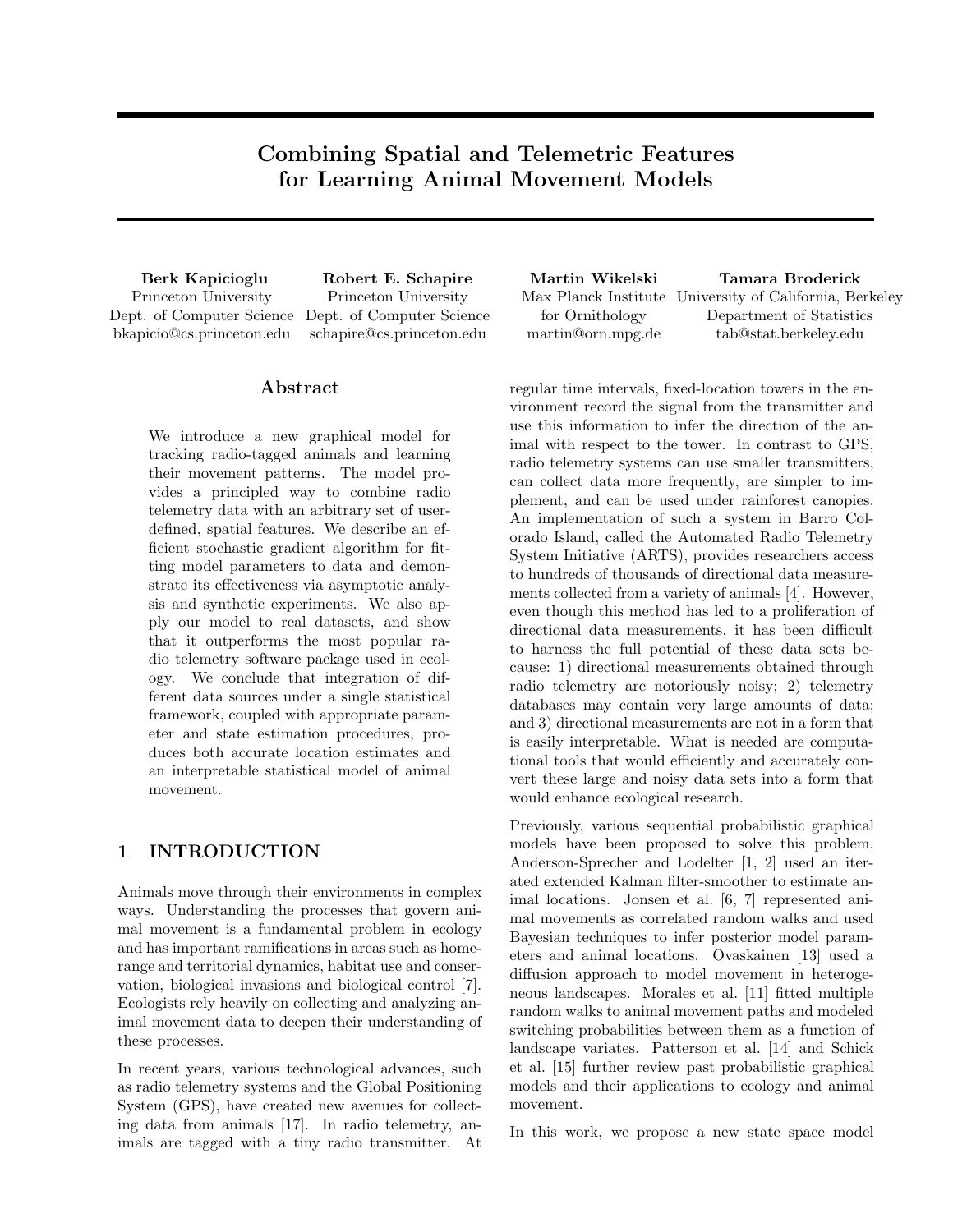(SSM) approach. In contrast to previous work, our SSM includes a richer and more general animal movement model. It can utilize arbitrary geographical features, such as the population densities of various tree species or the location of water sources, to represent geographically-dependent animal movement models that cannot be represented by previous approaches at this generality. While our animal movement model also generalizes Gaussian random walks, which are models associated with Kalman filters, combining and incorporating spatial features, especially geographical ones, yields an interpretable model that enunciates the relationship between the animal and its environment. Furthermore, a richer model leads to increased accuracy in estimating animal locations from telemetry data.

In order to handle the challenges of incorporating a very large and feature-rich latent state space, we present an efficient stochastic gradient algorithm for learning the parameters of the model. We demonstrate the algorithm's effectiveness in training our model by comparing it to the expectation-maximization (EM) algorithm both via asymptotic analysis and synthetic experiments. We note that, in contrast to sequential Monte Carlo methods such as particle filters, our inference algorithms allow us to train parameters and infer past estimates based on all observations.

Finally, we apply our model to real datasets and demonstrate that it outperforms the most popular radio telemetry software package used in ecology. In conclusion, we show that our methods aid us in producing interpretable results and accurate animal location estimates from large and noisy telemetry datasets.

This paper is organized as follows. In Section 2, we specify the SSM and formalize its parameter and state estimation problems. In Section 3, we detail the EM and Viterbi algorithms for solving the estimation problems and analyze their time-complexity. In Section 4, we present and analyze the stochastic gradient algorithm. We report the results of our experiments on synthetic and real datasets in Section 5 and conclude in Section 6.

# 2 A STATE SPACE MODEL

In this work, we define a telemetry data set as a long sequence of directional measurements that are observed by a small number of fixed-location towers at regular time intervals. Note that all directional measurements in a given telemetry data set are received from the same animal. We model the data as if it were generated by an SSM. In this section, we describe the SSM by detailing its latent state space as well as its start, transition and observation models. Then, we for-

malize the parameter and state estimation problems, and argue how solving the estimation problems yields an interpretable model of animal movement and accurate animal location estimates.

Intuitively, the latent state space is the space of possible animal locations. In order to use the SSM machinery, we discretize a continuous latent state space of animal locations into a finite and discrete space of coordinates  $Q \subset \mathbb{R}^2$ . In practice, Q is constructed by partitioning a larger state space into finitely many equally sized grid cells and assigning each midpoint of a grid cell as a coordinate in Q.

The start model generates the first element of the latent animal location data. For simplicity's sake, we use the uniform distribution as the start model. Let the latent random state at time step  $t \in \{1, \ldots, T\}$  be denoted by  $x_t \in Q$ . Then, the start model is:

$$
p(x_1) = \frac{1}{|Q|}.\tag{1}
$$

The transition model, a Gibbs distribution, generates the rest of the latent animal location data. Gibbs distributions, also known as the conditional exponential model, have emerged as popular models in machine learning due to their practical success and their theoretical elegance. These distributions are defined using features, which in our case are functions that encode information about the spatial properties of the environment. For example, a feature may encode the distance between two coordinates in the latent state space, or it may encode the minimum distance to a certain tree species. In a slightly different but related setting, it has been shown that the maximum likelihood estimate of a Gibbs distribution is equivalent to the maximum entropy distribution with various constraints imposed by the features [3]. In our case, we adopt the Gibbs distribution as the transition model because it provides a means to incorporate spatial features without making any independence assumptions about them, remains resilient to the extension of feature space by irrelevant features, and generalizes discrete versions of simpler random walk models which have previously been used to model animal movement.

More formally, let  $f_k : Q \times Q \to \mathbb{R}$  denote the kth feature and  $\lambda_k \in \mathbb{R}$  denote the corresponding weight parameter, where  $k \in \{1, \ldots, K\}$ . We use  $\lambda$  as a vector representation of feature weights. Then the transition model is:

$$
p(x_{t+1}|x_t; \lambda) = \frac{\exp\left(\sum_{k=1}^K \lambda_k f_k(x_t, x_{t+1})\right)}{\sum_{x_q \in Q} \exp\left(\sum_{k=1}^K \lambda_k f_k(x_t, x_q)\right)}.
$$
 (2)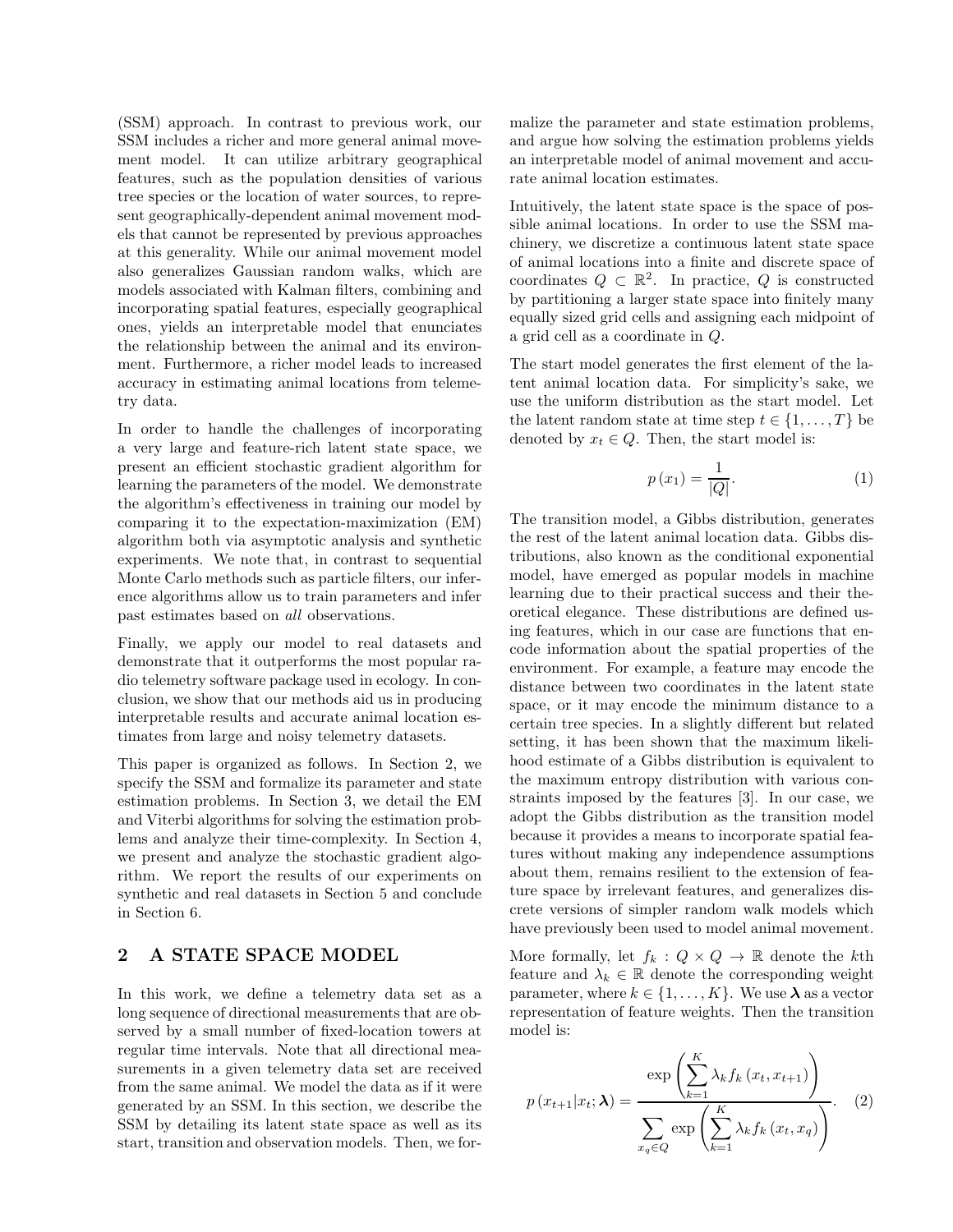The observation model generates the directional measurements observed by the towers. We model the behavior of towers as a von Mises distribution, a circular analogue of the normal distribution [10]. A von Mises distribution is parameterized by  $\mu$  and  $\kappa$ , roughly the analogs of the mean and the variance of a normal distribution, respectively. Intuitively, a radial bearing is sampled from a von Mises distribution, and it is added as noise to the true bearing that points in the direction of the animal.

More formally, fix a radial bearing system shared by all towers (i.e., bearing  $\frac{\pi}{2}$  points north and bearing 0 points west). Let  $y_{t,n} \in [-\pi, \pi)$  denote the random variable, a radial bearing, observed by tower  $n \in \{1, \ldots, N\}$  at time step t. This is a noisy observation that is supposed to point in the direction of the animal. Let  $z_n \in \mathbb{R}^2$  denote the coordinate of tower n and define  $h(x, z_n) \in [-\pi, \pi)$  to be the true radial bearing of the vector that points from tower  $n$  towards location x. Let  $\mu_n \in \mathbb{R}$  and  $\kappa_n \geq 0$  denote the parameters of the von Mises distribution for tower n. Let  $I_0$ denote the modified Bessel function of the first kind with order 0, which simply acts as the normalization constant for the von Mises distribution. Finally, let  $\mu$ ,  $\kappa$ , and  $y_t$  be the vector representations of the corresponding parameters and random variables. Then, the observation model is:

$$
p(\mathbf{y}_t|x_t; \boldsymbol{\mu}, \boldsymbol{\kappa}) = \prod_{n=1}^{N} p(y_{t,n}|x_t; \mu_n, \kappa_n)
$$
  
= 
$$
\prod_{n=1}^{N} \frac{\exp(\kappa \cos(y_{t,n} - h(x_t, z_n) - \mu_n))}{2\pi I_0(\kappa)}.
$$
 (3)

The factorization occurs because of the conditional independence assumptions that hold between the observations.

The start, transition, and observation models can be used to compute all the marginal and conditional probability distributions of the SSM. Let y denote the vector of all observations and let  $\theta = (\lambda, \mu, \kappa)$  denote the vector of model parameters. As usual, the joint probability distribution of the SSM is:

$$
p(\boldsymbol{x}, \boldsymbol{y}; \boldsymbol{\theta}) = p(\boldsymbol{x}, \boldsymbol{y}; \boldsymbol{\lambda}, \boldsymbol{\mu}, \boldsymbol{\kappa})
$$
  
= 
$$
p(x_1) \prod_{t=1}^{T-1} p(x_{t+1} | x_t; \boldsymbol{\lambda}) \prod_{t=1}^{T} p(\boldsymbol{y}_t | x_t; \boldsymbol{\mu}, \boldsymbol{\kappa}).
$$
  
(4)

Parameter estimation is the problem of estimating the model parameters (i.e.  $\theta$ ). We choose maximum likelihood estimation (MLE) as the method of fitting model parameters to data. We define the problem of parameter estimation as:

$$
\hat{\boldsymbol{\theta}} = (\hat{\boldsymbol{\lambda}}, \hat{\boldsymbol{\mu}}, \hat{\boldsymbol{\kappa}}) = \underset{\boldsymbol{\lambda} \in \mathbb{R}^K, \, \boldsymbol{\mu} \in \mathbb{R}^N, \, \boldsymbol{\kappa} \ge 0}{\arg \max} \log p(\mathbf{y}; \boldsymbol{\lambda}, \boldsymbol{\mu}, \boldsymbol{\kappa}).
$$
\n(5)

State estimation, on the other hand, is the problem of estimating values of unobserved random variables. We choose to seek the hidden state sequence that maximizes the probability conditioned on the observations and the MLE parameter estimates. More formally, we define the problem of state estimation as:

$$
\hat{\mathbf{x}} = \underset{\mathbf{x} \in Q^T}{\arg \max} p\left(\mathbf{x}|\mathbf{y}; \hat{\boldsymbol{\theta}}\right). \tag{6}
$$

Our intention is to use the parameter estimates of the Gibbs distribution as an interpretable model of animal movement, and the state estimates of the latent random variables as animal location estimates. We note that an analysis of Gibbs weights might not conclusively explain the processes governing animal movement, but we hope that it will be a first step in further exploration of these processes.

#### 3 EM

In this section, we detail the EM and Viterbi algorithms for solving the estimation problems, and analyze their time-complexity. Later in the paper, we will see that for the type of datasets we have, where both the cardinality of the latent state space and the number of time steps is large, but the cardinality of the feature space is small, the stochastic gradient algorithm is asymptotically superior to EM. The analysis in this section will allow us to compare EM and the stochastic gradient algorithms.

| Algorithm 1 EM( $\theta^0$ , maxTime)                                                                                                                                                                                                    |
|------------------------------------------------------------------------------------------------------------------------------------------------------------------------------------------------------------------------------------------|
| 1: $i \leftarrow 0$ .                                                                                                                                                                                                                    |
| $2:$ repeat                                                                                                                                                                                                                              |
| $\forall t \in \{1, \ldots, T\}$ and $\forall x_t \in Q$ ,<br>3:                                                                                                                                                                         |
| compute $\log p(x_t \mathbf{y};\boldsymbol{\theta}^i)$ .                                                                                                                                                                                 |
| $\forall t \in \{1, , T-1\} \text{ and } \forall (x_t, x_{t+1}) \in Q^2,$<br>4:                                                                                                                                                          |
| compute $\log p(x_t, x_{t+1}   \mathbf{y}; \boldsymbol{\theta}^i)$ .                                                                                                                                                                     |
| $\forall n \in \{1, \ldots, N\}, \, (\mu_n^{i+1}, \kappa_n^{i+1}) \leftarrow$<br>5:                                                                                                                                                      |
|                                                                                                                                                                                                                                          |
| $\arg \max_{\mu_n, \kappa_n} \sum_{t=1}^n \mathbb{E}_{x_t \mathbf{y};\theta^i} \left[ \log p\left(y_{t,n} x_t; \mu_n, \kappa_n\right) \right].$                                                                                          |
|                                                                                                                                                                                                                                          |
| $T-1$                                                                                                                                                                                                                                    |
| $\boldsymbol{\lambda}^{i+1} \leftarrow \argmax_{\boldsymbol{\lambda}} \sum_{t=1}^{\infty} \mathop{\mathbb{E}}_{x_t \boldsymbol{y};\boldsymbol{\theta}^{i}} \left[ \log p\left(x_{t+1}   x_t; \boldsymbol{\lambda}\right) \right].$<br>6: |
| $i \leftarrow i+1$ .<br>7:                                                                                                                                                                                                               |
| <b>until</b> elapsed time exceeds $maxTime$ .<br>8:                                                                                                                                                                                      |
| return $\theta^i$ .<br>9:                                                                                                                                                                                                                |
|                                                                                                                                                                                                                                          |

In Algorithm 1, we present the adaptation of EM to our setting. Here,  $maxTime$  denotes the maximum allowed running time and  $\boldsymbol{\theta}^0 = (\boldsymbol{\lambda}^0, \boldsymbol{\mu}^0, \boldsymbol{\kappa}^0)$  denotes the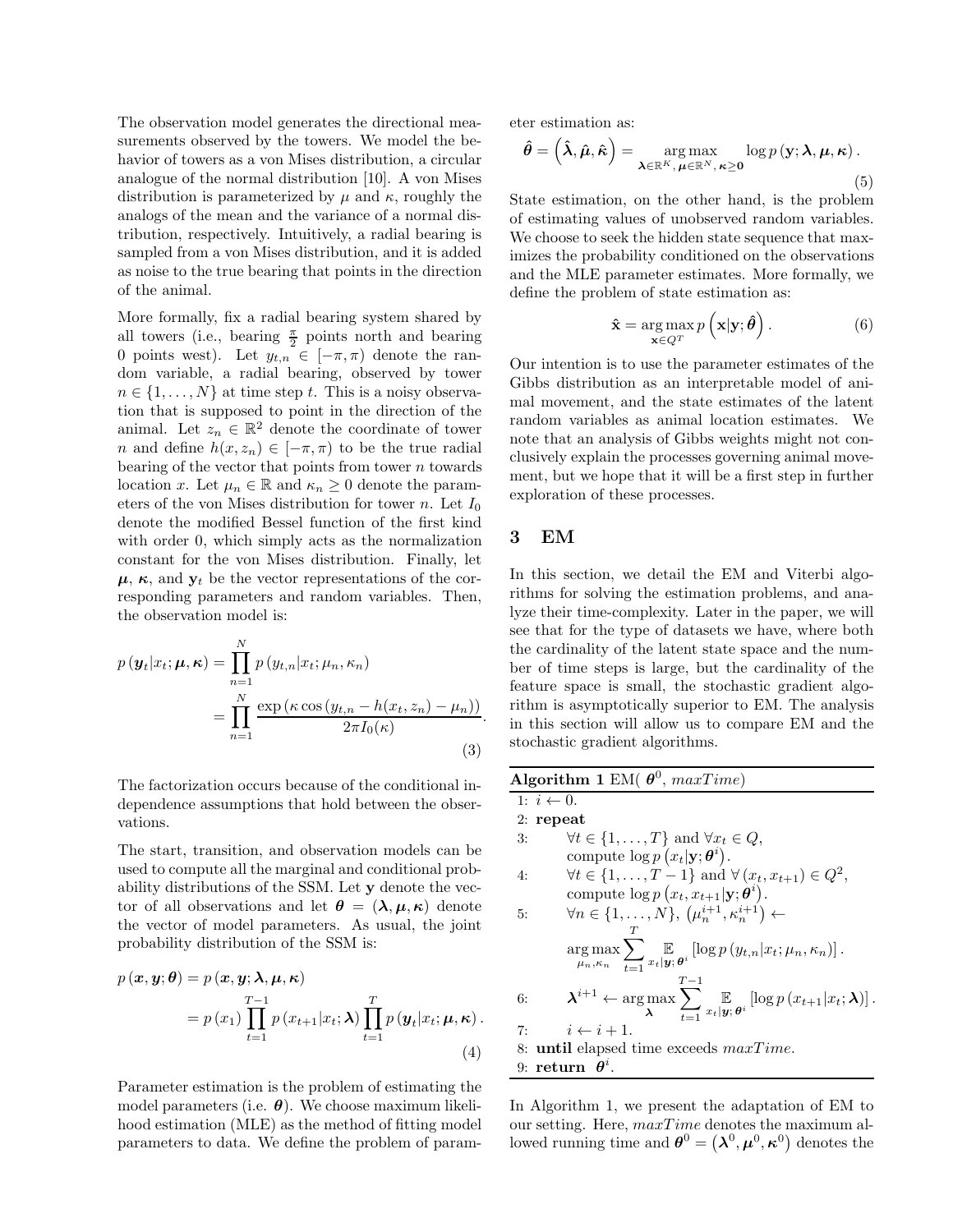initial parameter settings. Lines 3 and 4 describe what is traditionally called the E-step and involve computations of various conditional log-probabilities. These log-probabilities can be computed using algorithms such as the forward-backward algorithm. Similarly, Lines 5 and 6 describe what is traditionally called the M-step and involve maximization of expected complete log-likelihoods. The maximization problem in Line 5, after substitution of Equation (3) and some trigonometric manipulations, can be rewritten as:

$$
\arg\max_{\mu_n, \kappa_n} \left( \sum_{t=1}^T \kappa_n \cos \mu_n \underset{x_t|\mathbf{y}; \theta^i}{\mathbb{E}} \left[ \cos \left( y_{t,n} - h(x_t, z_n) \right) \right] \right) + \left( \sum_{t=1}^T \kappa_n \sin \mu_n \underset{x_t|\mathbf{y}; \theta^i}{\mathbb{E}} \left[ \sin \left( y_{t,n} - h(x_t, z_n) \right) \right] \right) - T \log 2\pi I_0 \left( \kappa_n \right). \tag{7}
$$

In this form, it is equivalent to the problem of finding MLE estimates of von Mises parameters from i.i.d samples, and it can be solved in closed form using techniques from directional statistics [10]. The maximization problem in Line 6 is convex and unconstrained, and it can be solved using numerical optimization algorithms such as BFGS [9, 12].

EM is an iterative algorithm and it is hard to predict beforehand how many iterations are necessary until convergence. Here, we analyze the time-complexity of each iteration for a direct implementation of Algorithm 1. When it is clear from context, we write Q for  $|Q|$ . We also remind the reader that  $Q$  denotes the latent state space,  $K$  denotes the number of features, and T denotes the number of time steps. Almost all EM computations rely on the transition matrix, which can be computed in  $\Theta(Q^2K)$ . The E-step, Lines 3 and 4, consists of computation of conditional log probabilities, which takes  $\Theta(Q^2T)$ . The M-step, Lines 5 and 6, consists of both iterative and non-iterative optimization algorithms for estimating Gibbs and von Mises parameters, respectively. Optimization of von Mises parameters can be computed in  $\Theta(QT)$ , whereas optimization of Gibbs parameters is itself conducted iteratively using BFGS. However, in practice, the number of BFGS iterations is small. For each BFGS iteration, it takes  $\Theta(Q^2T)$  to evaluate the objective function and  $\Theta(Q^2K)$  to evaluate its gradient. Finally, we note that we suppressed the dependence on  $N$ , the number of towers, since it is small. Overall, each EM iteration takes  $\Theta(Q^2(K+T)).$ 

For solving the problem of state estimation, Equation (6), the Viterbi algorithm may be used. Viterbi is not iterative and it only needs to be executed once. Once the transition matrix is computed in  $\Theta(Q^2K)$ , the most likely path is computed in  $\Theta(Q^2T)$ , yielding,

like EM, a total running time of  $\Theta(Q^2(K+T)).$ 

An important factor in determining both computational efficiency and statistical accuracy is the resolution of the grid used to construct  $Q$ , the latent state space. As the diagonal distance between corners of each grid cell in Q gets shorter, the latent state space representation becomes more accurate<sup>1</sup> linearly, whereas the cardinality of the latent state space increases quadratically. Thus, an increase in statistical accuracy at a linear rate is offset by an increase in computational complexity at a quartic rate, since EM and Viterbi themselves have time-complexity quadratic in the cardinality of the latent state space. This trade-off leads to a rapid increase in the running time of these algorithms in exchange for small gains in statistical accuracy.

## 4 STOCHASTIC GRADIENT

In this section, we propose a stochastic gradient alternative to EM, which under certain conditions, is asymptotically superior to EM. The algorithm is an optimization method that can be used when one has access to a noisy approximation of the gradient of the objective function [16]. Younes [18] used it to estimate parameters of partially observed Markov Random Fields. Delyon et al. [5] proved convergence results for a family of stochastic approximations to EM, including the stochastic gradient algorithm of the form depicted in Algorithm 2. In the rest of the section, we present our implementation of the stochastic gradient algorithm, analyze its time-complexity and compare it to that of EM, and detail how our implementation differs from other implementations.

| Algorithm 2 SG( $\theta^0$ , numBurn, maxTime)                                                                                                              |  |
|-------------------------------------------------------------------------------------------------------------------------------------------------------------|--|
| 1: $i \leftarrow 0$ .                                                                                                                                       |  |
| $2:$ repeat                                                                                                                                                 |  |
| Sample $x^i \sim p(. \mathbf{y}; \theta^i)$ using randomized<br>3:                                                                                          |  |
| Gibbs sampling with a burn-in period of                                                                                                                     |  |
| numBurn.                                                                                                                                                    |  |
| $\boldsymbol{\theta}^{i+1} \leftarrow \boldsymbol{\theta}^i + \gamma_i \nabla L_{\boldsymbol{x}^i}(\boldsymbol{\theta}^i)$ , where $\gamma_i$ is cho-<br>4: |  |
| sen to satisfy Wolfe conditions with respect                                                                                                                |  |
| to $L_{\boldsymbol{x}^i}(\boldsymbol{\theta}^i)$ .                                                                                                          |  |
| 5: $i \leftarrow i+1$ .                                                                                                                                     |  |
| 6: until elapsed time exceeds $maxTime$ .                                                                                                                   |  |
| 7: return $\theta^i$ .                                                                                                                                      |  |
|                                                                                                                                                             |  |

The algorithm is presented formally as Algorithm 2.

<sup>&</sup>lt;sup>1</sup>One measure of accuracy is the diagonal distance between the corners of a grid cell. In the worst-case scenario, a larger grid cell would yield a higher absolute error between the location estimate and the true location even when the true location is estimated by the closest cell midpoint.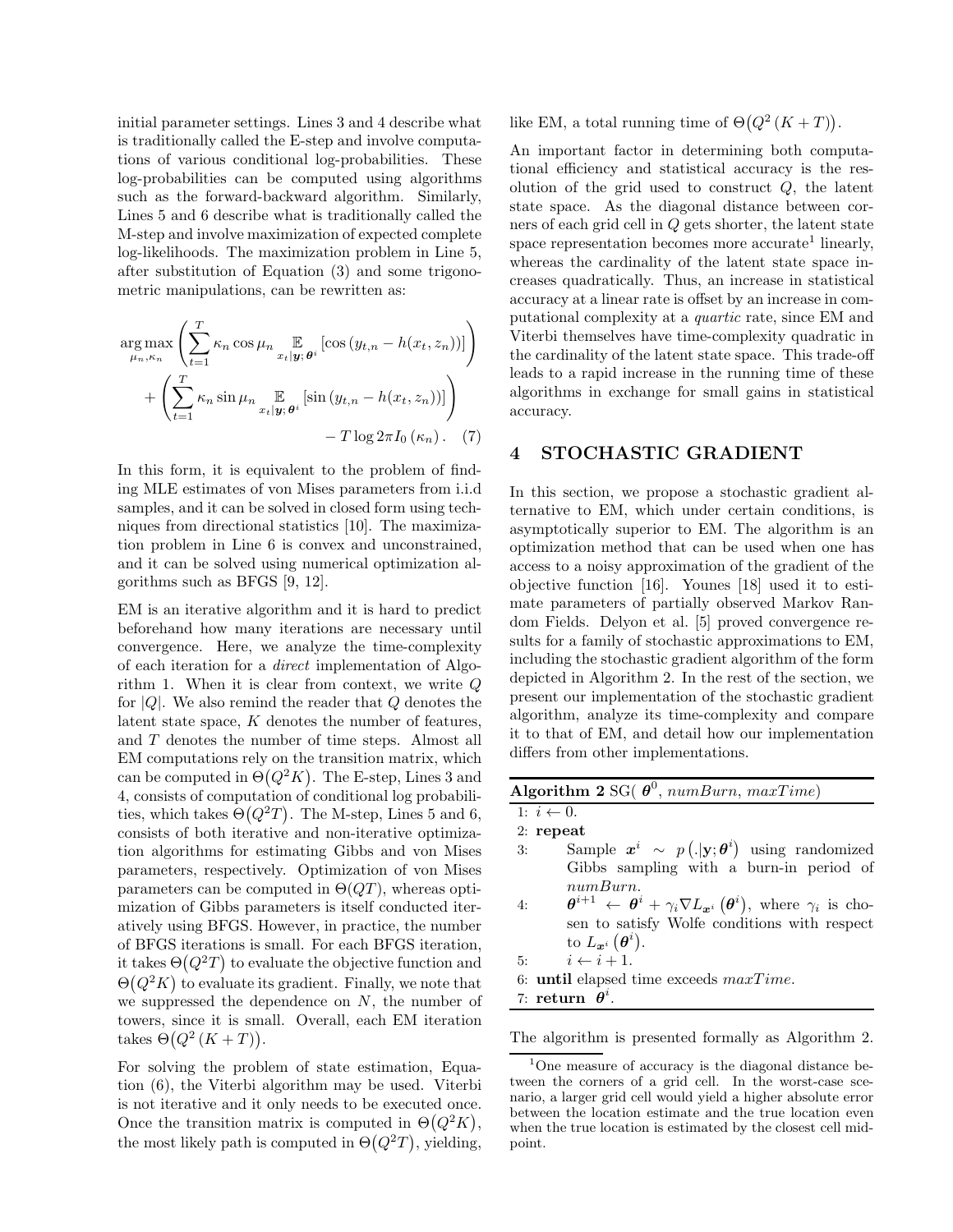Here,  $\boldsymbol{\theta}^0$  denotes the initial parameter settings,  $maxTime$  denotes the maximum allowed running time, and *numBurn* denotes the number of Markov Chain Monte Carlo (MCMC) iterations executed before a sample obtained through Gibbs sampling is accepted. The log-likelihood of the complete data, denoted L, is defined as:

$$
L_{\mathbf{x}}(\boldsymbol{\theta}) = L_{\mathbf{x}}(\boldsymbol{\lambda}, \boldsymbol{\mu}, \boldsymbol{\kappa}) = \log p(\mathbf{x}, \mathbf{y}; \boldsymbol{\lambda}, \boldsymbol{\mu}, \boldsymbol{\kappa}).
$$
 (8)

In Line 3, latent random variables are sampled from the conditional distribution using Gibbs sampling, and in line 4, model parameters are updated in the direction of the gradient. We note that the algorithm is a stochastic gradient algorithm because the gradient of the log-likelihood of the complete data, Equation (8), is a noisy approximation of the gradient of the objective function, Equation (5).

The main difference between our implementation of the stochastic gradient algorithm and previous implementations is the choice of the learning rate  $\gamma$ . Common implementations of the stochastic gradient algorithm use a decreasing learning rate sequence that guarantees the convergence of the algorithm to a stationary point. [5]. However, in practice, the choice of the constant factor associated with such sequences significantly influences the speed of convergence and it is a difficult task to identify the optimal factor. We tune the learning rate automatically by choosing one that satisfies the Wolfe conditions. These are line search conditions that guarantee the convergence of gradient updates to an optimum in deterministic convex optimization settings [12], but in our case, we use them in a stochastic optimization setting. In practice, parameters that satisfy these conditions can be found by providing the objective function and its gradient to line search methods. Even though we lack a proof of convergence, we have observed informally that our criterion for selecting the learning rates ensures better performance than manually choosing learning rates that satisfy the customary assumptions. Furthermore, our approach provides an automated way to set the learning rate based on the dataset.

We conclude the section with an analysis of the time complexity of our implementation of Algorithm 2. Line 3 takes  $\Theta(Q(B+VK))$ , where B is the burnin period and  $V$  is the number of unique states visited during sampling. In order to achieve this complexity, we compute the transition probabilities only for the sampled states, and use memoization to store and recall them. Line 4 is conducted iteratively, due to the line search that involves finding the right learning rate, but number of iterations is very small in practice. Computing the objective function takes  $\Theta(QVK + T)$ , and computing the gradient takes  $\Theta(K(QV + T)).$ 

In conclusion, the choice between EM and the stochastic gradient algorithm depends on the relative size of the latent state space, the feature space, and the number of time steps; however, in our problem, where both the cardinality of the latent state space and the number of time steps is large, but the cardinality of the feature space is small, the stochastic gradient algorithm is asymptotically superior.

An asymptotic comparison of each iteration does not suffice to determine which algorithm to use; thus in the next section, we perform empirical tests that compare these algorithms with respect to a variety of performance measures. Also, we note that *both* algorithms may be optimized such that only state transitions to a small neighborhood are taken into account in the computations. This would reduce time-complexity from  $\Theta(Q^2)$  to  $\Theta(QR)$ , where R is the cardinality of the largest neighborhood. Our implementation of all discussed algorithms take advantage of this optimization.

### 5 EXPERIMENTS

In this section, we demonstrate our model on both synthetic and real datasets. First, we generate synthetic datasets to evaluate our model in a setting where true feature weights are known. We also use the synthetic datasets to compare the performance of the EM and the stochastic gradient algorithms. Then we use the real datasets to compare our model with LOAS, the most ubiquitous radio telemetry software package used in ecology.

#### 5.1 SYNTHETIC DATASETS

In order to simulate a real-world application as closely as possible, we created a virtual island that has approximately the same dimensions and the same tower locations as the Barro Colorado Island. We partitioned the virtual island into 3654 grid cells (latent states), where each grid cell is  $100 \times 100$  meters square. Then we created 10 different animal movement models (transition models). Each animal movement model consisted of 5 features whose function values were generated uniformly at random from  $[0, 1)$ , and each feature's weight was generated uniformly at random from  $[-10, 10]$ . For each animal movement model, we generated an animal path of length 1000. In order to be as realistic as possible, we constrained the animal to move at most 500 meters at each time step and normalized the probabilities of the animal movement model accordingly. We also used the same constraint during the parameter estimation. As for the von Mises parameters of the towers, we set each  $\mu$  to 0 and  $\kappa$  to 15, which approximates a normal distribution with a standard deviation of 15 degrees. For each of the 10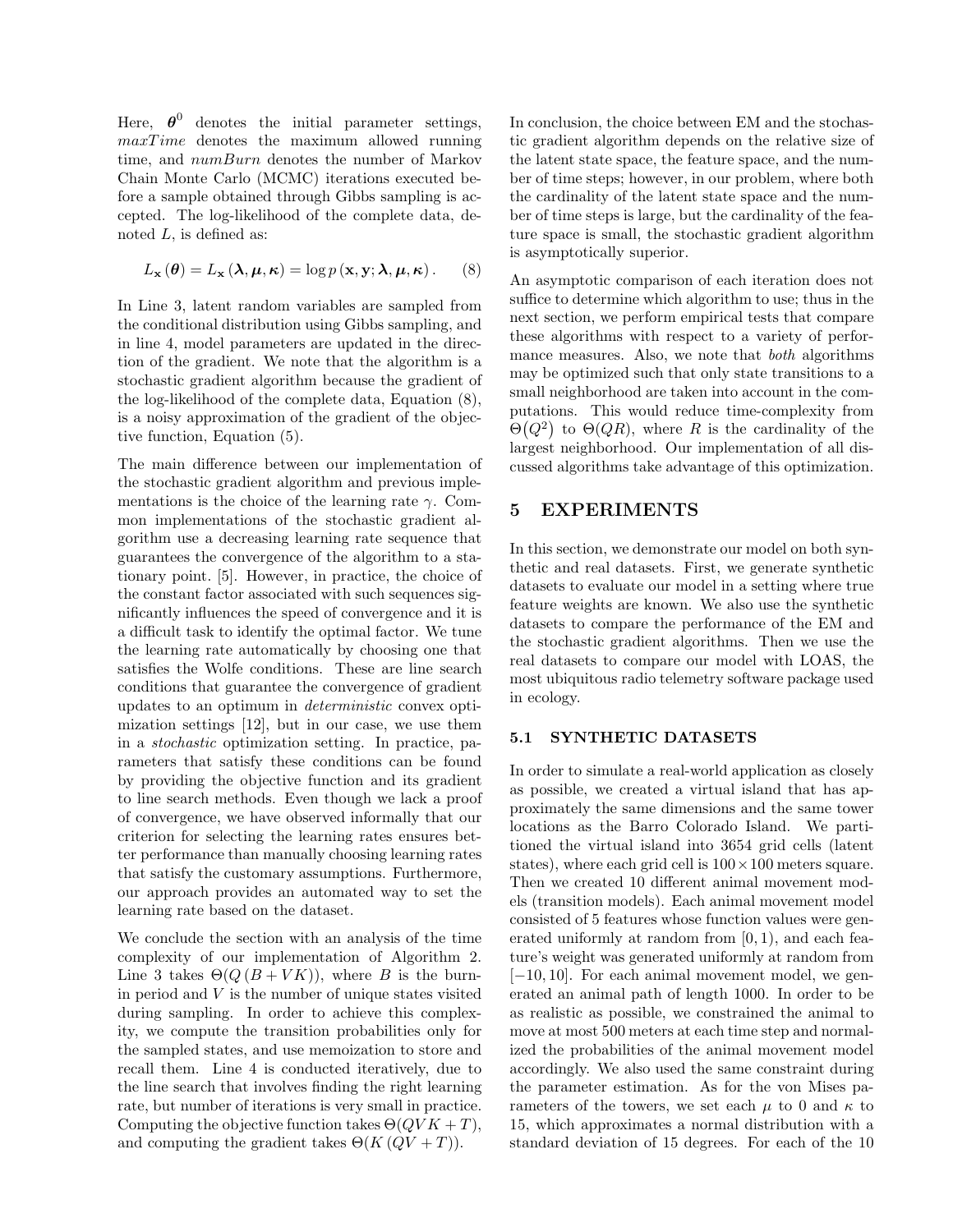animal paths, we generated the corresponding noisy bearings, and together with the corresponding features (but without the feature weights), provided them as input to the parameter estimation algorithms.

In the first batch of experiments, we compared the performance of the stochastic gradient algorithm and the EM algorithm. For both algorithms, we set their initial Gibbs weights to 0, which corresponds to a uniform transition model, and their initial  $\kappa$  parameters to 50. For the stochastic gradient algorithm, we used a burn-in period of 100, 000. We executed the algorithms on each dataset for 10 hours. To evaluate their performance, we measured the arithmetic mean error of the location estimates, the Euclidean distance between the learned weights and the true weights, and the log-likelihood of the observed bearings. We used the Euclidean distance between the weights as a measure of the interpretability of the model, where the closer weights were considered more interpretable.

As suggested by the asymptotic analysis, the stochastic gradient algorithm executed many more iterations than EM, and outperformed EM with respect to both the arithmetic mean error of the location estimates and the Euclidean distance between the learned weights and the true weights. The stochastic gradient algorithm also attained a higher log-likelihood than EM. We display the results, averaged over the 10 datasets, in Figure 1.



Figure 1: In these plots, we compare the performance of the EM and the stochastic gradient algorithms. During 10 hours, EM had an average of 10 iterations, whereas stochastic gradient had an average of 500 iterations. The left plot reports the Euclidean distance between the learned weights and the true weights, and the right plot reports the average mean error of the location estimates. Stochastic gradient outperforms EM in both cases.

In the second batch of experiments, we compared the performance of our animal movement model with a discrete version of the animal movement model used by Anderson-Sprecher [1]. By doing so, we both wanted to demonstrate how our model can generalize previous animal movement models and we wanted to observe whether having a richer model leads to an improvement in the accuracy of location estimates. The animal movement model used by Anderson-Sprecher is an isotropic bivariate Gaussian random walk which was trained using an extended Kalman filter-smoother. His model is defined as:

$$
p(x_{t+1}|x_t; \sigma^2) = \frac{1}{2\pi\sigma^2} \exp\left(-\frac{\|x_{t+1} - x_t\|^2}{2\sigma^2}\right).
$$
 (9)

We can represent the same model approximately as a Gibbs distribution using the single distance-based feature  $f_{dist} = -\frac{\|x_{t+1} - x_t\|^2}{2}$  $\frac{z-x_t}{2}$ . Similar to the first batch of experiments, we executed two copies of the stochastic gradient algorithm on the same datasets; one copy used the features that generated the datasets and the other copy used the single feature that represents the bivariate Gaussian random walk. The richer model outperformed the Gaussian random walk model with respect to the accuracy of the location estimates. We display the results of these experiments, averaged over 10 datasets, in Figure 2.



Figure 2: In this plot, we compare the performance between using a richer feature-based (Environment) model versus using a simpler random walk (Kalman) model. The results imply that, if the animal indeed moves around based on environmental features, a model that incorporates such features does yield better location estimates than a simpler random walk model.

#### 5.2 REAL DATASETS

We applied our model to the radio telemetry data collected from two sloths, named Chispa and Wendi, that live on the Barro Colorado Island. These sloths were one of the few animals on the island whose true locations were labeled every few days by human researchers via GPS devices. Thus, we were able to use the radio telemetry data to train our algorithms and the GPS data to test them.

The radio telemetry data was collected every 4 minutes for 10 days, yielding approximately 3600 time points. Both datasets had considerable noise in the bearing measurements. In order to apply our model, we discretized the island into 1200 grid cells, each of size  $50 \times 50$  meters square. As features, we used both the distance-based feature that encodes a bivariate random walk, Equation (9), and tree-based features that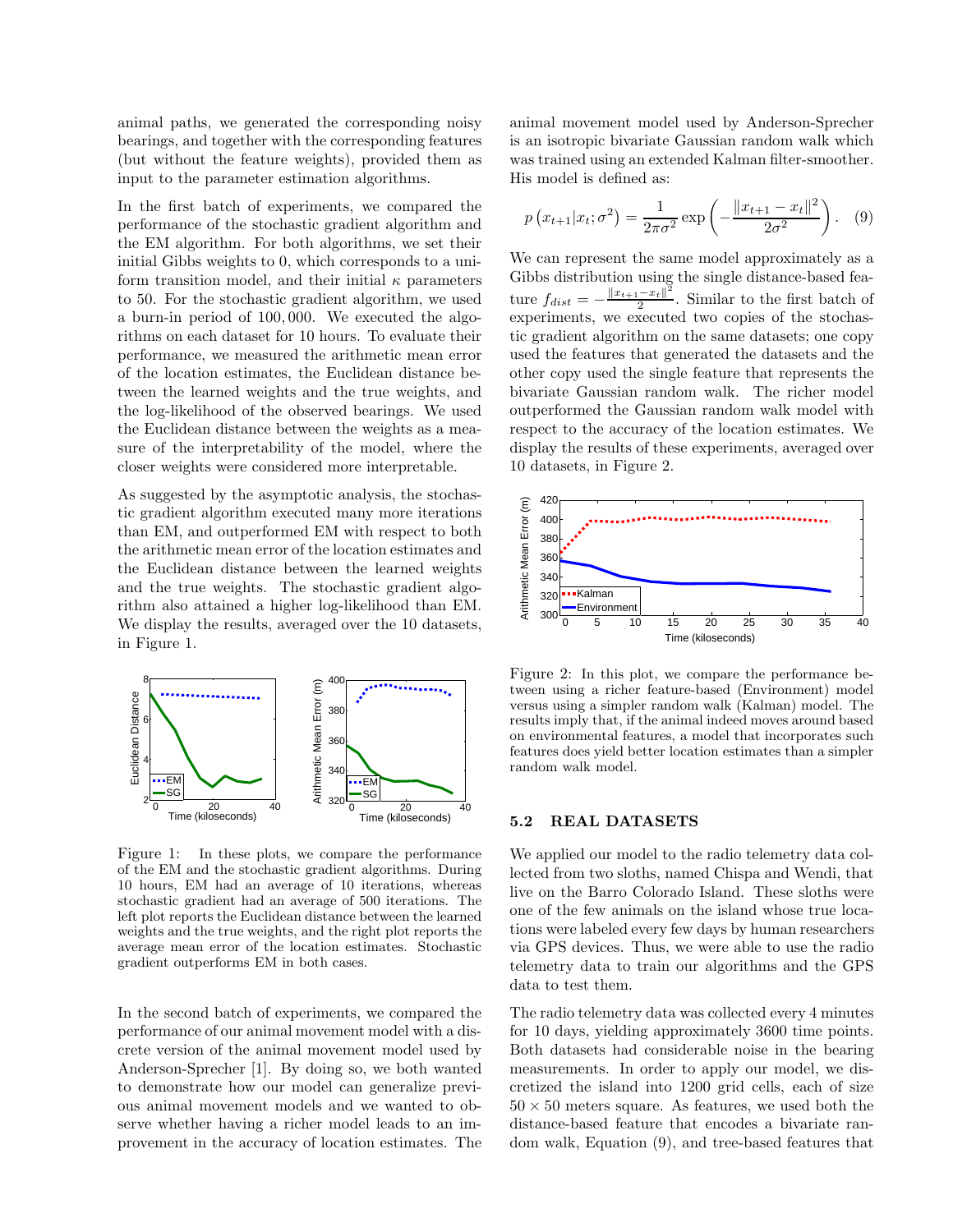encode the change in the population density of various tree species across grid cells. In particular, the model included 18 features: 1 distance-based feature and 17 tree-based features. Each of the 17 tree-based features corresponded to a different tree species and they were normalized to have values in  $[-1, 1]$ . We initialized the Gibbs weights to 0, the  $\mu$  parameters to 0, and the  $\kappa$  parameters to 10. We executed 10 different instances of the stochastic gradient algorithm, each using a different random seed, and averaged the results. As a baseline comparison, we used LOAS, which is the most popular radio telemetry software package used in ecology [8].

We display the results in Figure 3 and Figure 4. For both datasets, SSM outperformed LOAS with respect to the accuracy of the location estimates. As demonstrated for the Wendi dataset, our model successfully learned a diminishing movement variance for the sloth, represented in the top-right figure as the growing weight associated with the distance-based feature. It also identified a small portion of the tree species that the sloth seems to have a preference for.



Figure 3: Left: This plot compares the location estimation performance of the two algorithms. cH and wH represent the performance of the SSM; cL and wL represent the performance of LOAS. The initial letters "c" and "w" refer to the Chispa and Wendi datasets, respectively. Right: This plot displays the evolution of the transition weights for the Wendi dataset. We only plotted the weights that exceeded the 0.5 threshold. "D" and "T" denote the distance-based and tree-based features, respectively.

We also generalized our movement model features to be temporally-dependent. In particular, we partitioned each day into different time zones, and for each such zone, we allowed the animals to move according to a different movement model. The changes in the daily activity of the sloths have already been studied by field biologists; so for our experiments, we set the time zones, "day" and "night", based on biologists' feedback.

In our last experiment, we were interested in evaluating whether feature weights converge to meaningful values, whether they are interpretable, and



Figure 4: These plots display the true locations, SSM estimates, and LOAS estimates. SSM estimates are based on the last stochastic gradient iteration. Left plot displays the results for the Wendi dataset and the right plot displays the results for the Chispa dataset.

how different types of features interact with each other. For this purpose, we created an artificial tree type, where for each of the very few locations GPS data was available for Wendi, we placed a virtual tree. We defined this tree-feature formally as  $f_{tree}$  =  $-\frac{\|tree\_dist(x_{t+1})-tree\_dist(x_t)\|^2}{2}$  $\frac{z}{2}$  is  $\frac{z}{2}$ , where  $tree\_dist(x)$  is the Euclidean distance between  $x$  and the closest tree of that type. By defining the tree-based feature this way, we set it to the "same" unit as the distancebased feature associated with Equation (9), allowing the feature weights to be numerically comparable. After normalizing all feature values to be within  $[-1, 1]$ , the weights converged to 0.704 for distance-based feature at night and 0.316 during day;  $-1.279$  for treebased feature at night and −1.312 during day. As expected, interpreting distance-based weights indicate that Wendi moves more during day than night and that the positive magnitude of these weights indicate that the animal is more likely to stay in place in succeeding time steps. Also, tree-based weights correctly indicate that Wendi has a strong preference for certain neighborhoods on the map (i.e. the true locations), and that the strength of these preferences are indifferent to the time zone.

# 6 CONCLUSION

In this paper, we presented an SSM approach to locate radio-tagged animals and learn their movement patterns. We presented a model that incorporates both geographical and non-geographical spatial features to improve animal location estimates and provide researchers an interpretable model that enunciates the relationship between the animal and its environment. We showed that the model generalizes discrete versions of random walk models and demonstrated empirically that a richer model improves animal location estimates. We also provided a fast parameter estimation algorithm, the stochastic gradient algorithm, and demonstrated its effectiveness against